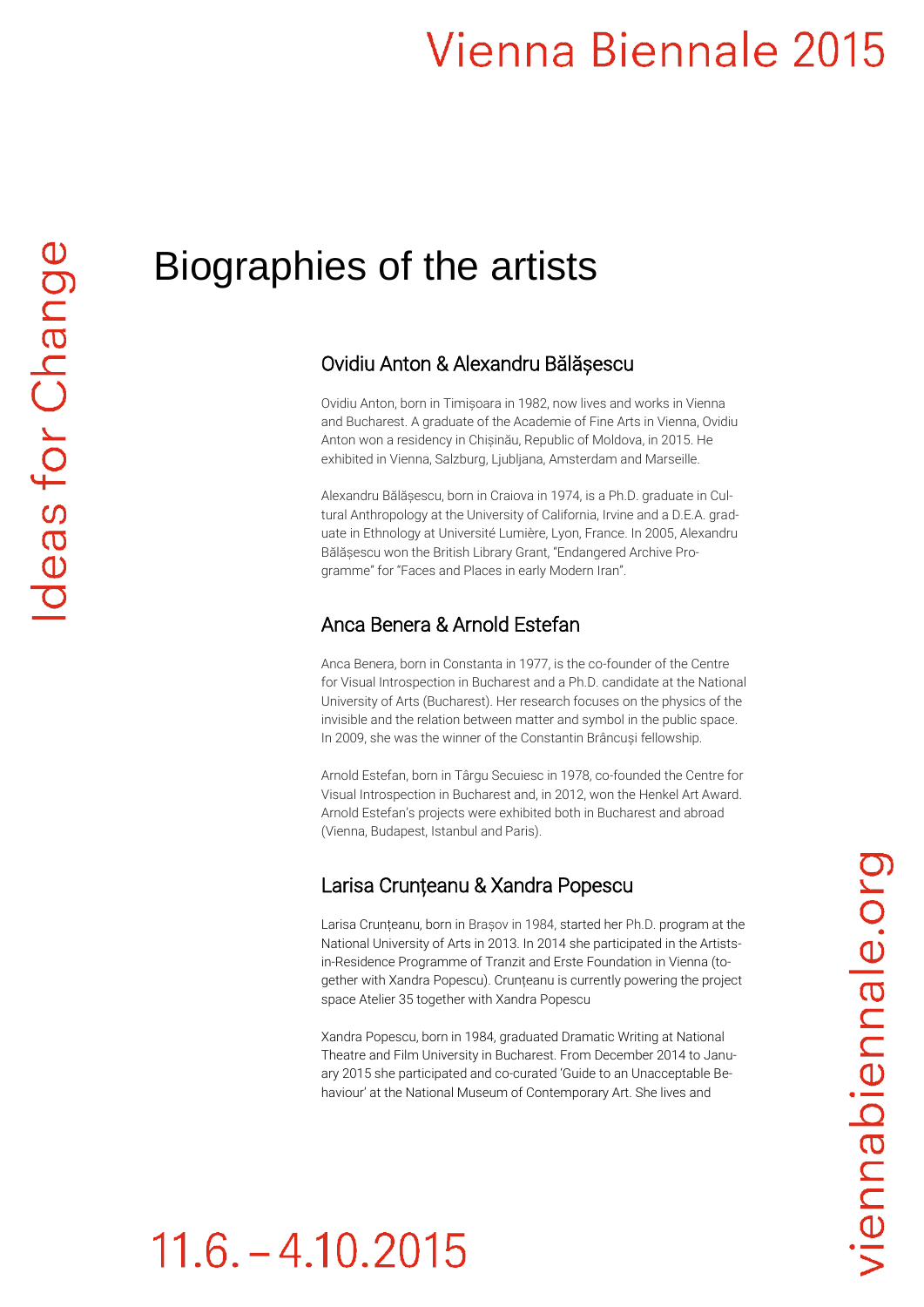# Vienna Biennale 2015

works in Berlin and Bucharest. Popescu is currently powering the project space Atelier 35 together with Crunțeanu.

#### Carmen Secăreanu

Carmen Secăreanu, born in Târgu Jiu in 1970, established her own fashion brand in 2002. In 2014, she was awarded Best Designer at Elle Style Awards. Among her solo exhibitions you can find projects for the London Architecture Festival and for Paris Fashion Week.

#### Rareș Tudor Pop

Rareș Tudor Pop, born in Câmpia Turziiin in 1980, graduated from the Faculty of Journalism and Communication Sciences at the University of Bucharest in 2003. Since then, he has been working in advertising, currently as a senior copywriter.

#### Răzvan Delcea & Andrei Voica

Răzvan Delcea, born in Turnu Măgurele in 1990, is a student at Ion Mincu University of Architecture and Urbanism in Bucharest. In 2014 he won the 2<sup>nd</sup> prize at "ING. The bank of the Future" project along with Andrei Voica.

Andrei Voica, born in Bucharest in 1989, is a student at Ion Mincu University of Architecture and Urbanism in Bucharest and an intern at AtelierDB Bucharest. Along with Răzvan Delcea, Andrei Voica won the 2<sup>nd</sup> prize at "ING. The bank of the Future" project.

#### Maria Daria Oancea & Octavian George **Marinescu**

Maria Daria Oancea, born in Ploiești in 1987, works and lives in Bucharest. She graduated from Ion Mincu University of Architecture and Urbanism in Bucharest in 2012 and two years later she was already a nominee for the Bucharest Architectural Annual. The same year, she exhibited 'Hot & Cold: Revolution at the Present Tense', together with studioBASAR.

George Octavian Marinescu, born in Bucharest in 1989, is a student at Ion Mincu University of Architecture and Urbanism in Bucharest. In 2013-2014 he received a study scholarship at IUAV University, Venice. He has been collaborating with studioBASAR since 2014, after a joint exhibition in 2013 at the Lisbon Architecture Triennale.

# $11.6 - 4.10.2015$